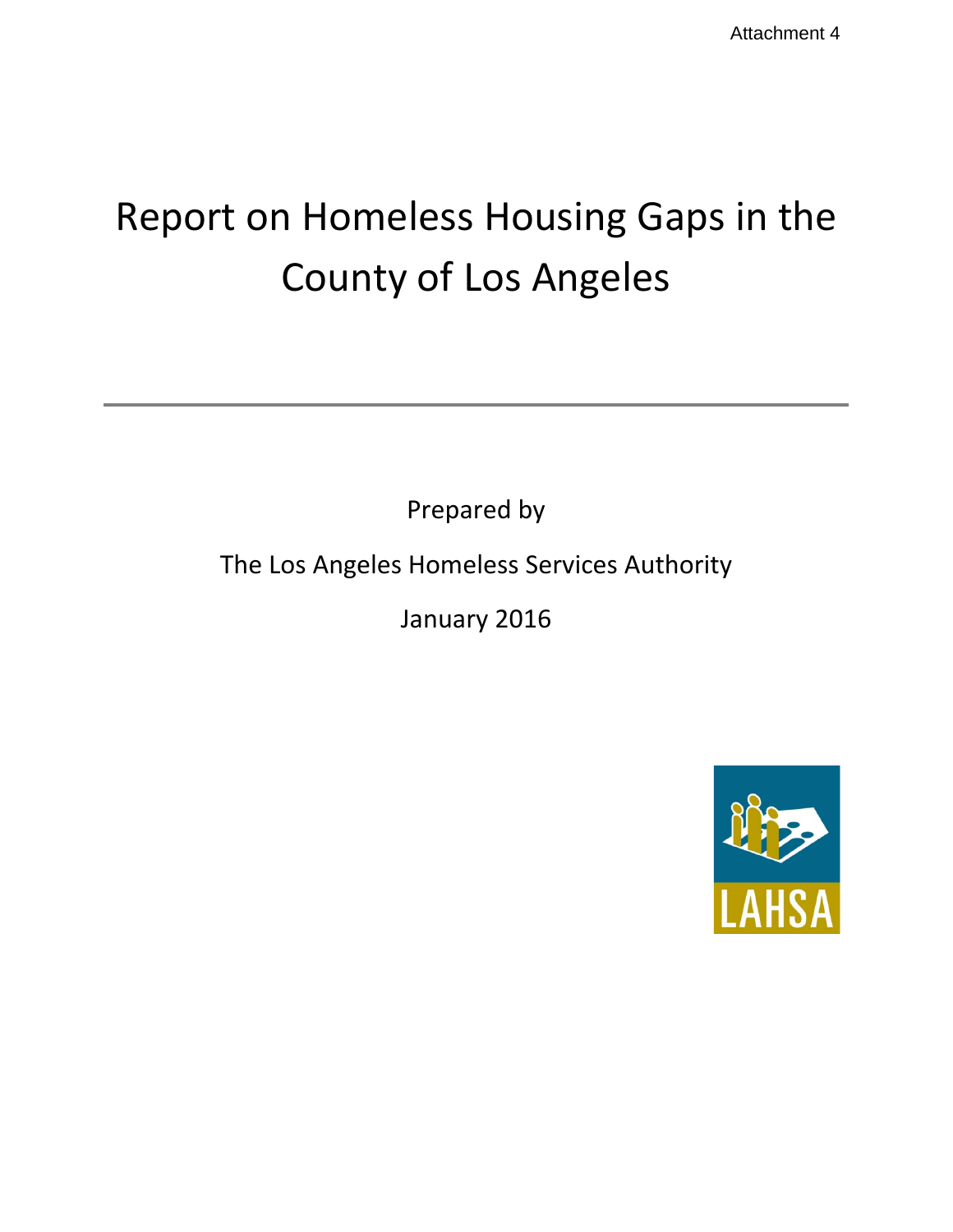#### **Housing Gaps Analysis Objective**

This model is intended to inform resource allocation decisions by providing a proposed best case system model for the Los Angeles region. The model is intended to provide a resource map necessary to achieve the functional end to homelessness in Los Angeles; that is, it is designed to answer the question "what additional subsidized housing and shelter do we need to end homelessness in LA, and what is the resulting cost?" The model assumes a number of best practices, including for example that the Emergency Shelter infrastructure is primarily used as bridge housing to navigate people into permanent housing outcomes.

#### **Housing Gaps Analysis Methodology**

The methodology for this analysis uses key population statistics and demographics to project the need for different kinds of housing interventions for the entire homeless population, and contrasts those needs with the current inventory of housing and shelter, to identify system gaps. The chart does not imply a recommendation to shift funding from current programs. To this end, the column titled "LA County Housing Gap (Exc. City) shows a 0 in areas where the City need is higher than the overall County need. Each data source is explained in Appendix A. The homeless population is provided by the annual Point-In-Time (PIT) count of homeless individuals and families. Since the count is a one-day number, not the total number of people who will experience homelessness over the course of a year, we use data from the local Annual Homelessness Assessment Report (AHAR), to extrapolate the annual population served. The AHAR data covers both those programs that are publically funded and for which there is data about service utilization in the Homeless Management Information System (HMIS), and those that are privately funded and that do not participate in HMIS. The HMIS service utilization data, such as average shelter bed stays, and retention rates for permanent supportive housing, provides key expected values for the types of programs operated locally, and is much richer than the AHAR data alone. So, for example, HMIS data show the percentage of shelter occupants who appear for less than 30 days and do not reappear in the data, and are therefore considered 'self-resolvers', and the model does not include a housing type for them. Finally, the model includes our Housing Inventory Count (HIC), which details the resources currently deployed in the County. The model also includes national best practices that are drawn from the national AHAR set of data, which is used to fill in data gaps from the local HMIS data; for example, there is limited data in the LA CoC HMIS on local Prevention programs, but other CoCs have such programs, so national data is used to refine the estimates.

Using data from PIT Homeless Count, HMIS and AHAR, the model estimates the housing resource needs for the homeless population, and what percentage of the population will likely require each specific resource. Turnover in each program is factored into the model, and reduces the overall gap in that resource. The shelter inventory of Transitional Housing is expected to serve youth and domestic violence survivors primarily, with some beds for those with substance abuse issues. The Emergency Shelter bed inventory is modeled to be connected to the housing outcomes above, so the length of time it takes for a permanent housing outcome in each program type drives the need for crisis housing. System improvements that reduce the time for permanent housing placements would increase shelter bed turnover and therefore reduce system need. Additional details of the methodology for each housing type are detailed in Appendix B.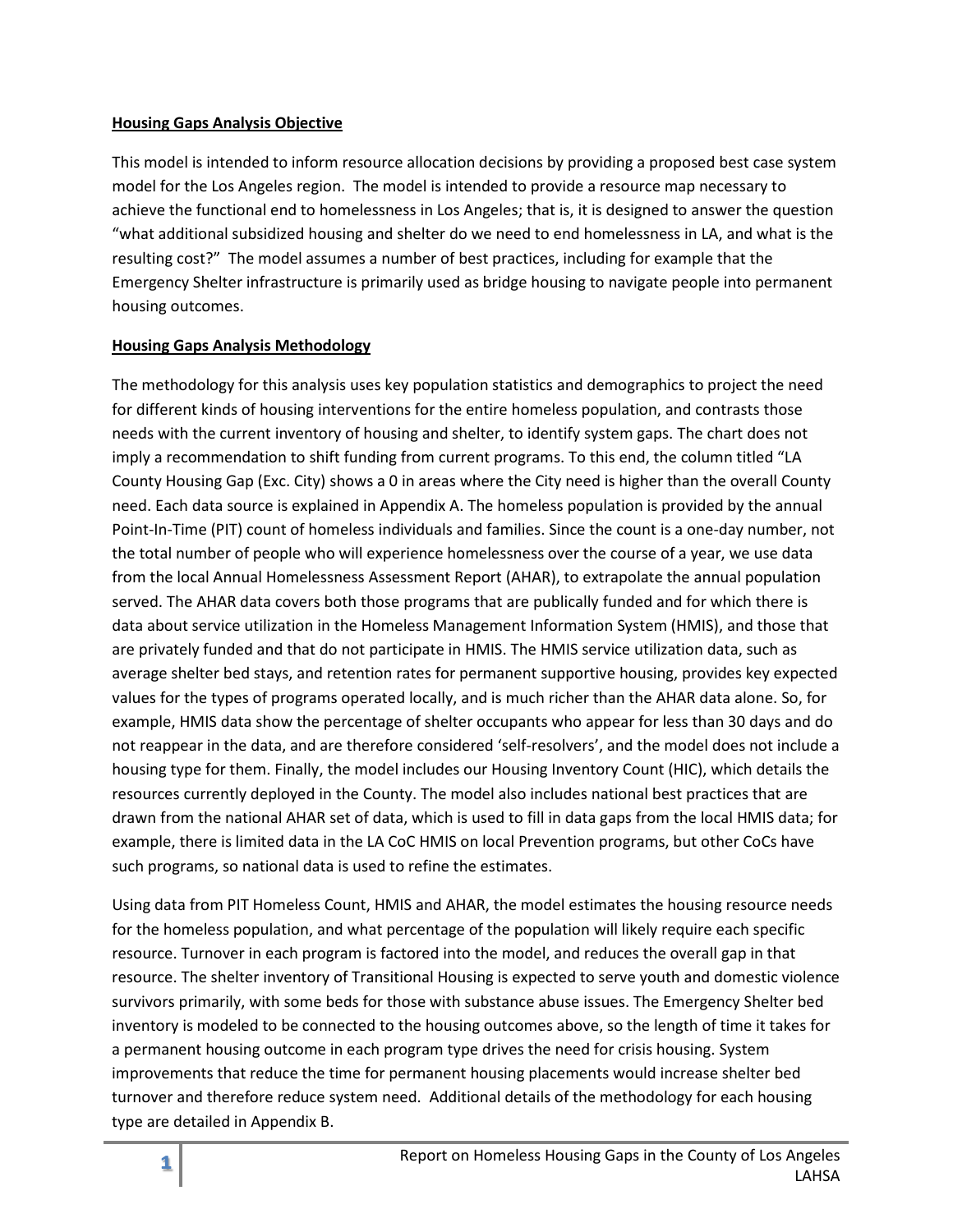*Table 1: LA County Homeless Housing Gap Results*

|                                                              |                                                            | LA County Homeless Housing Gap Results               |                                           |                                     |                                                        |
|--------------------------------------------------------------|------------------------------------------------------------|------------------------------------------------------|-------------------------------------------|-------------------------------------|--------------------------------------------------------|
| Programs for Single Adults<br>(Point-in-Time Unit/Bed Count) | Current<br>System for<br><b>Individuals</b><br>$(Units^1)$ | Proposed<br>System for<br>Individuals<br>$(Units^1)$ | LA<br>Countywide<br><b>Housing</b><br>Gap | City of LA<br><b>Housing</b><br>Gap | <b>LA County</b><br><b>Housing Gap</b><br>(Excl. City) |
| <b>Permanent Supportive Housing</b>                          | 9,023                                                      | 23,731                                               | $-14,708$                                 | $-9,049$                            | $-5,658$                                               |
| Rapid Re-Housing <sup>2</sup>                                | 157                                                        | 8,536                                                | $-8,379$                                  | $-3,324$                            | $-5,055$                                               |
| <b>Transitional Housing</b>                                  | 2,946                                                      | 1,463                                                | 1,483                                     | 1,626                               | $-143$                                                 |
| <b>Emergency Shelter</b>                                     | 3,629                                                      | 6,310                                                | $-2,681$                                  | $-552$                              | $-2,129$                                               |
| Prevention                                                   | $\Omega$                                                   | 1,505                                                | $-1,505$                                  | $-600$                              | $-905$                                                 |
|                                                              |                                                            |                                                      |                                           |                                     |                                                        |
| <b>TOTAL</b>                                                 | 15,755                                                     | 41,545                                               | $-25,790$                                 | $-11,899$                           | $-13,890$                                              |
|                                                              |                                                            |                                                      |                                           |                                     |                                                        |
| <b>Programs for Families</b><br>(Point-in-Time Unit Count)   | Current<br>System for<br><b>Families</b><br>(Units)        | Proposed<br>System for<br><b>Families</b><br>(Units) | LA<br>Countywide<br><b>Housing</b><br>Gap | City of LA<br><b>Housing</b><br>Gap | <b>LA County</b><br><b>Housing Gap</b><br>(Excl. City) |
| <b>Permanent Supportive Housing</b>                          | 1,482                                                      | 2,115                                                | $-633$                                    | $-845$                              | $0^3$                                                  |
| Rapid Re-Housing                                             | 640                                                        | 490                                                  | $0^3$                                     | $-110$                              | $0^3$                                                  |
| <b>Transitional Housing</b>                                  | 794                                                        | 377                                                  | 417                                       | 218                                 | 199                                                    |
| <b>Emergency Shelter</b>                                     | 1,093                                                      | 691                                                  | 402                                       | 180                                 | 221 <sup>4</sup>                                       |
| Prevention                                                   | $\Omega$                                                   | 1,050                                                | $-1,050$                                  | $-630$                              | $-420$                                                 |
|                                                              |                                                            |                                                      |                                           |                                     |                                                        |
| <b>TOTAL</b>                                                 | 4,009                                                      | 4,723                                                | $-714$                                    | $-1,187$                            | 0                                                      |

*General Note: negative values indicate a resource gap relative to the proposed system allocation; positive values indicate a resource surplus.*

# **Cost Implications**

In analyzing the cost to fully fund the housing gaps detailed in Table 1, the following assumes incremental ramp-up toward fully implementation over five fiscal years at 20% per year. Table 2 details the aggregate number of additional units which would become available each year in LA County under a 5-year model. Transitional Housing has been excluded from the cost analysis, as the model shows a surplus for both individuals and families. Under this model, the unit totals in FY 2020-21 and associated cost represent the *increase* in housing and on-going annual funding that will be required following the ramp-up period. This cost would be in addition to the resources that are currently funded, represented in the *Current System* columns of Table 1.

 $1$  For Emergency Shelter and Transitional Housing programs serving single adults, the terms units and beds are used interchangeably.

 $^2$  Rapid Re-Housing (RRH) units are able to support two unique households over a 12-month period, so the number of households permanently housed in a year is estimated to be twice the number of the RRH units.  $3$  The housing gap for the City exceeds the housing gap for the County.

<sup>&</sup>lt;sup>4</sup> The proposed system would require fewer emergency shelter units due to better overall resource utilization, faster crisis housing throughput and increased use of prevention.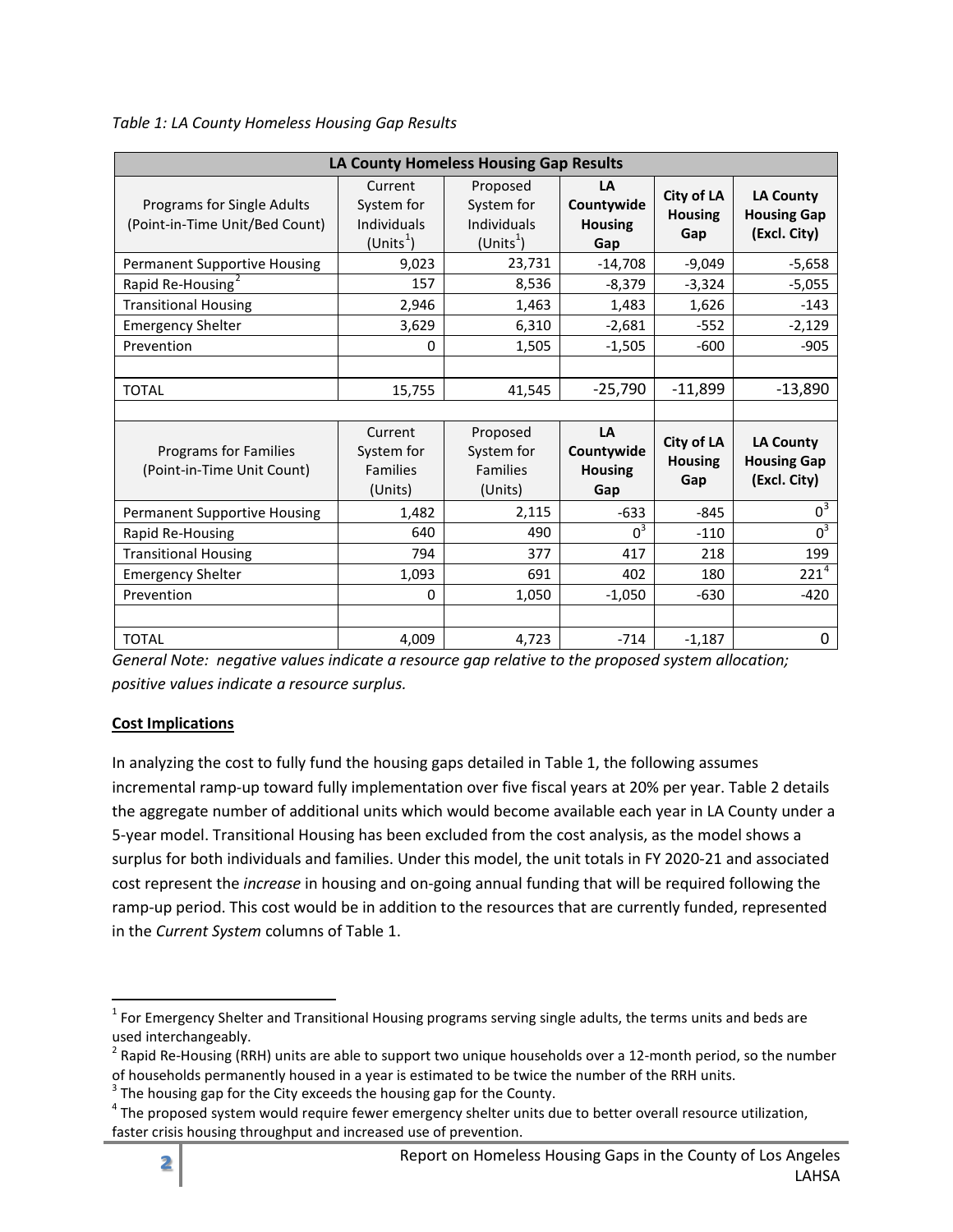|                                 | <b>Total Gap</b><br>(Units) | FY2016-17 | FY2017-18 | FY2018-19 | FY2019-20 | FY2020-21 |
|---------------------------------|-----------------------------|-----------|-----------|-----------|-----------|-----------|
| Permanent Supportive<br>Housing | 15,341                      | 3,068     | 6,136     | 9,204     | 12,272    | 15,341    |
| Rapid Re-Housing                | 8,376                       | 1,675     | 3,350     | 5,025     | 6,700     | 8,376     |
| <b>Emergency Shelter</b>        | 2,279                       | 456       | 912       | 1,368     | 1,824     | 2,279     |
| Prevention                      | 2,555                       | 511       | 1,022     | 1,533     | 2,044     | 2,555     |

*Table 2: Additional Units of Housing Needed (Cumulative)*

The associated costs to meet the homeless housing need are based upon an average cost/unit in LA County, using a combination of housing provider surveys, historic financial assistance data, historic LA County shelter and transitional housing bed costs, and projected lengths of assistance (length of assistance estimates are detailed in Appendix B). Table 3 below provides the annual and aggregate cost for additional units needed in LA County. The specific per unit cost inputs are detailed in Appendix C. Note that the new construction and any associated costs have been excluded from this model, as the amount of needed new construction is unknown and the funding sources for such construction would likely be distinct from the funding sources for the costs included in this report.

As previously stated, the housing gaps represent the proposed size and configuration for a homeless housing system that will allow LA County to quickly house anyone who falls into homelessness or will imminently become homeless with the most appropriate and cost -effective intervention. A system ramp-up of this magnitude demands additional one-time resources to facilitate implementation. In particular, there are three, one-time funding categories that will be critical to the success of the effort:

- 1. Supplemental Outreach With the majority of the LA County homeless currently living without shelter, more outreach funding is needed to identify, assess, and build connections with the future residents of this additional housing
- 2. Supplemental Housing Navigation Housing navigators play a critical role in providing a single point of contact for someone as they work through the process of moving from the streets into housing. Gathering required personal documents, completing a housing application, and finding a housing unit are critical steps in successfully assisting someone to end her homelessness, and without the proper guide they are often insurmountable.
- 3. Supplemental Emergency Shelter Shelter, and in particular 24-hour shelter, is also critical to achieving success. It provides a safe, secure location, off of the streets, where people can be connected to additional services and are accessible to case managers and housing navigators. It provides a temporary "home base" for a collaborative housing process and holistic supplemental supports.

Table 4 provides estimates of one-time funding required for these supplemental supports as well as the total funding required over five years, including the totals from Table 3.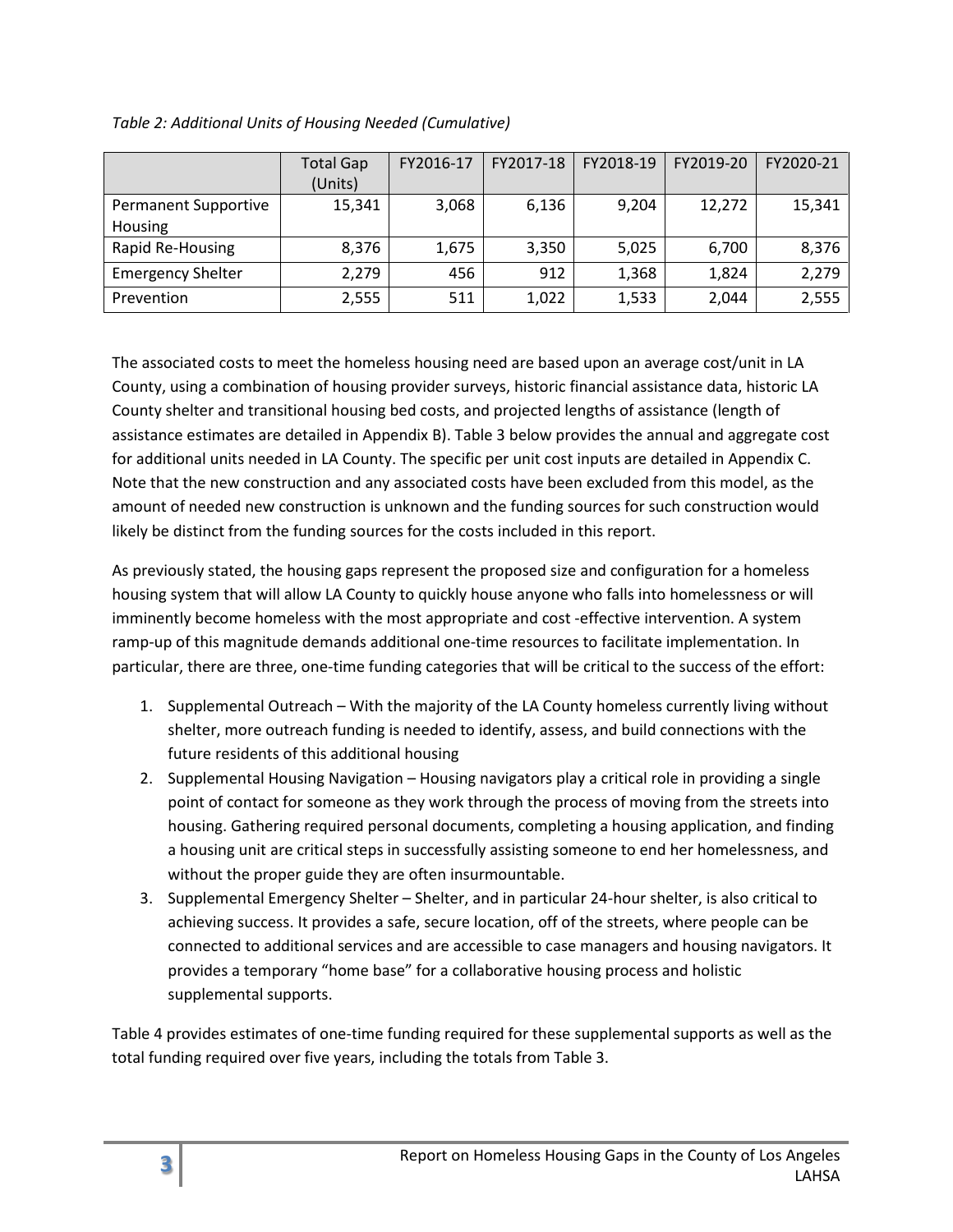|                                               | FY2016-17    | FY2017-18     | FY2018-19     | FY2019-20     | FY2020-21     | Cost Over Five-<br>Year Ramp-Up | <b>Annual Ongoing Cost</b><br>(Post-FY2020-21) |
|-----------------------------------------------|--------------|---------------|---------------|---------------|---------------|---------------------------------|------------------------------------------------|
| Permanent<br>Supportive<br>Housing (Leasing)  | \$37,110,528 | \$74,221,056  | \$111,331,584 | \$148,442,112 | \$185,564,736 | \$556,670,016                   | \$185,564,736                                  |
| Permanent<br>Supportive<br>Housing (Services) | \$16,326,538 | \$32,653,076  | \$48,979,614  | \$65,306,152  | \$81,638,011  | \$244,903,390                   | \$81,638,011                                   |
| Rapid Re-Housing                              | \$24,052,234 | \$48,104,469  | \$72,156,703  | \$96,208,937  | \$120,275,531 | \$360,797,874                   | \$120,275,531                                  |
| Emergency<br>Shelter                          | \$5,825,400  | \$11,650,800  | \$17,476,200  | \$23,301,600  | \$29,114,225  | \$87,368,225                    | \$29,114,225                                   |
| Prevention                                    | \$1,336,776  | \$2,673,552   | \$4,010,328   | \$5,347,104   | \$6,683,880   | \$20,051,640                    | \$6,683,880                                    |
| CES Outreach and<br>Navigation                | \$5,500,000  | \$5,500,000   | \$5,500,000   | \$5,500,000   | \$5,500,000   | \$27,500,000                    | \$5,500,000                                    |
|                                               | \$84,651,476 | \$169,302,952 | \$253,954,429 | \$338,605,905 | \$423,276,383 | \$1,269,791,145                 | \$428,776,383                                  |

#### *Table 3: Annual, Cumulative Funding Required to Meet Gaps (in addition to current annual funding)*

#### *Table 4: Supplemental Shelter and Services to Facilitate Ramp-Up (One-Time Costs)*

|                            |             | FY2016-17    | FY2017-18    | FY2018-19    | FY2019-20    | FY2020-21    | Cost Over Five- |
|----------------------------|-------------|--------------|--------------|--------------|--------------|--------------|-----------------|
|                            |             |              |              |              |              |              | Year Ramp-Up    |
| CES Outreach,              | Staff       |              |              |              |              |              |                 |
| Navigators<br>and Regional | Needed      | 165          | 165          | 165          | 165          | 165          |                 |
| Coordinators               | Cost        | \$8,250,000  | \$8,250,000  | \$8,250,000  | \$8,250,000  | \$8,250,000  | \$41,250,000    |
| Shelter                    | <b>Beds</b> |              |              |              |              |              |                 |
|                            | Needed      | 1186         | 1186         | 1186         | 1186         | 1186         |                 |
|                            | Cost        | \$15,147,956 | \$15,147,956 | \$15,147,956 | \$15,147,956 | \$15,147,956 | \$75,739,781    |
| <b>Total Cost</b>          |             | \$23,399,307 | \$23,399,307 | \$23,399,307 | \$23,399,307 | \$23,399,307 | \$116,989,781   |
|                            |             |              |              |              |              |              |                 |

| \$108,050,783<br>\$192,702,259<br>/,353,736<br>\$362,005,212<br>$\sim$ $\sim$ $\sim$ $\sim$<br>\$446,675,690<br>5211 | Total<br>Grand |  |  |  |  |  | \$1,386,780,926 |
|----------------------------------------------------------------------------------------------------------------------|----------------|--|--|--|--|--|-----------------|
|----------------------------------------------------------------------------------------------------------------------|----------------|--|--|--|--|--|-----------------|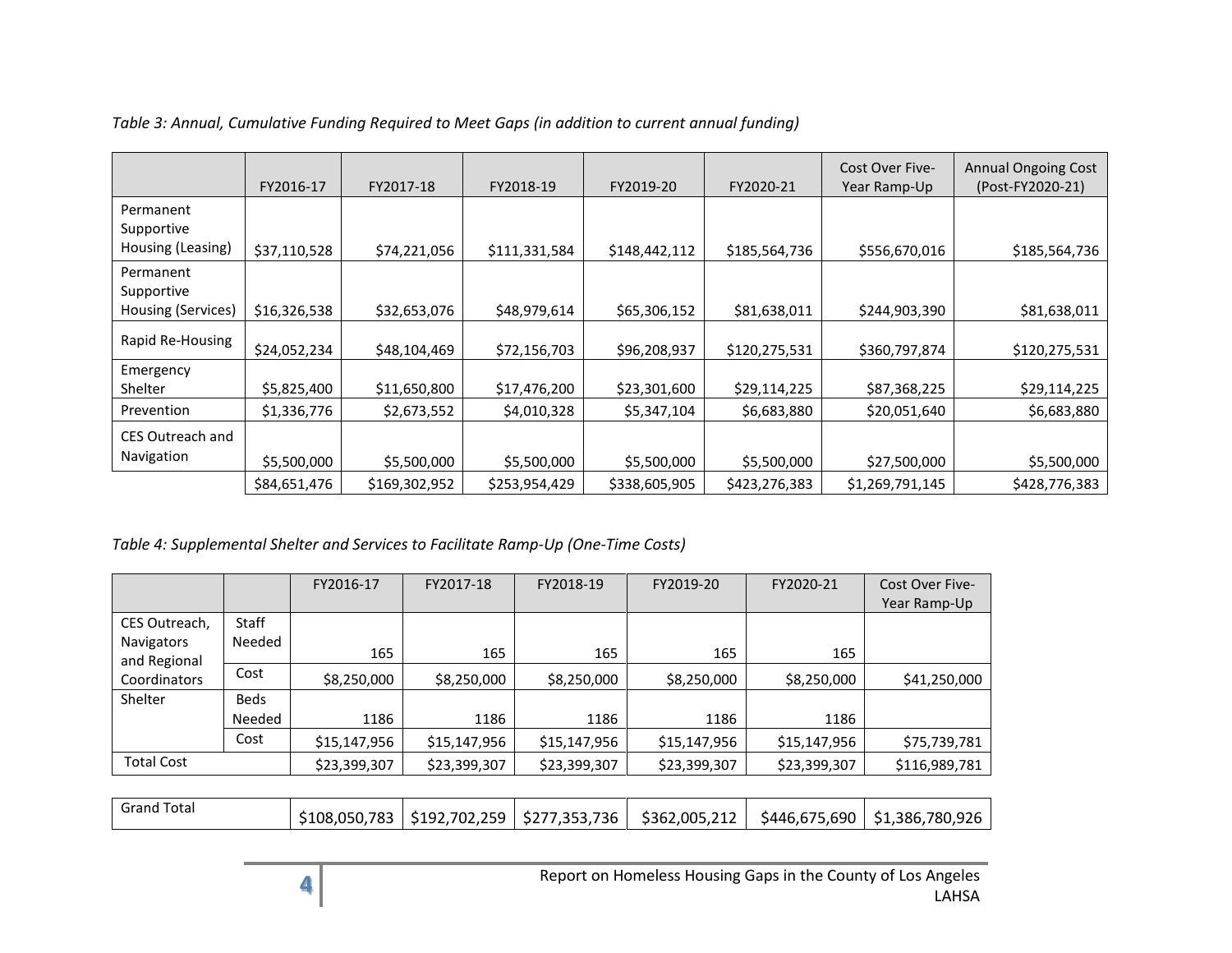## **Using Federal Funding Sources to Offset Local Permanent Supportive Housing Cost**

Approximately 4,000 Section 8 Housing Choice Vouchers turn over through attrition across the 20 public housing authorities within the County, each year. As a best practice, the US Interagency Council on Homelessness urges local jurisdictions to pair these vouchers with supportive services to create additional permanent supportive housing opportunities for homeless residents.<sup>5</sup> This has the potential to offset a large portion of the local cost detailed in Tables 3 and 4, dependent upon the degree to which local housing authorities are willing to implement this strategy, by utilizing long-term federal housing subsidies to help address chronic homelessness. Table 5 below projects the potential local cost offset through this strategy both in terms of dollars and as a percent of the total potential 5-year leasing cost as detailed in Table 3. These projections and the cost assumptions in the prior tables exclude any new construction cost and examine only the rental assistance and supportive services to support additional permanent supportive housing.

*Table 5: Potential Permanent Supportive Housing Leasing Cost Offset through Dedication of Section 8 Turn-over*

|           |              |                |                |                |                | % of Total   |
|-----------|--------------|----------------|----------------|----------------|----------------|--------------|
| Vouchers  | 1st Year     | 2nd Year Cost  | 3rd Year Cost  | 4th Year Cost  | 5th Year Cost  | Leasing Cost |
| Dedicated | Cost Offset  | Offset (Aggr.) | Offset (Aggr.) | Offset (Aggr.) | Offset (Aggr.) | Offset       |
|           | -S           | \$-            |                | S-             |                | 0%           |
| 1000      | \$12,096,000 | \$36,288,000   | \$72,576,000   | \$120,960,000  | \$181,440,000  | 33%          |
| 2000      | \$24,192,000 | \$72,576,000   | \$145,152,000  | \$241,920,000  | \$362,880,000  | 65%          |
| 3000      | \$36,288,000 | \$108,864,000  | \$217,728,000  | \$362,880,000  | \$544,320,000  | 98%          |

As Table 5 demonstrates, over \$544M (98%) of the five-year projected local leasing cost for permanent supportive housing could be addressed through the strategic utilization of 75% of the existing federal housing subsidies which become available through routine turnover. In year 5 and each year thereafter, the annual local savings would be \$181M, which is 98% of the total leasing cost for an additional 15,341 units of permanent supportive housing.

There is also potential to offset a portion of the service costs associated with those additional permanent supportive housing units through the Affordable Care Act and potential Medi-Cal reimbursement leveraged with other existing programs administered by DMH, DHS, DPH and other County departments.<sup>6</sup>

<sup>&</sup>lt;sup>5</sup> https://www.usich.gov/resources/uploads/asset\_library/PHA\_Guidebook\_Final.pdf

<sup>6</sup> https://aspe.hhs.gov/sites/default/files/pdf/77116/EmergPrac.pdf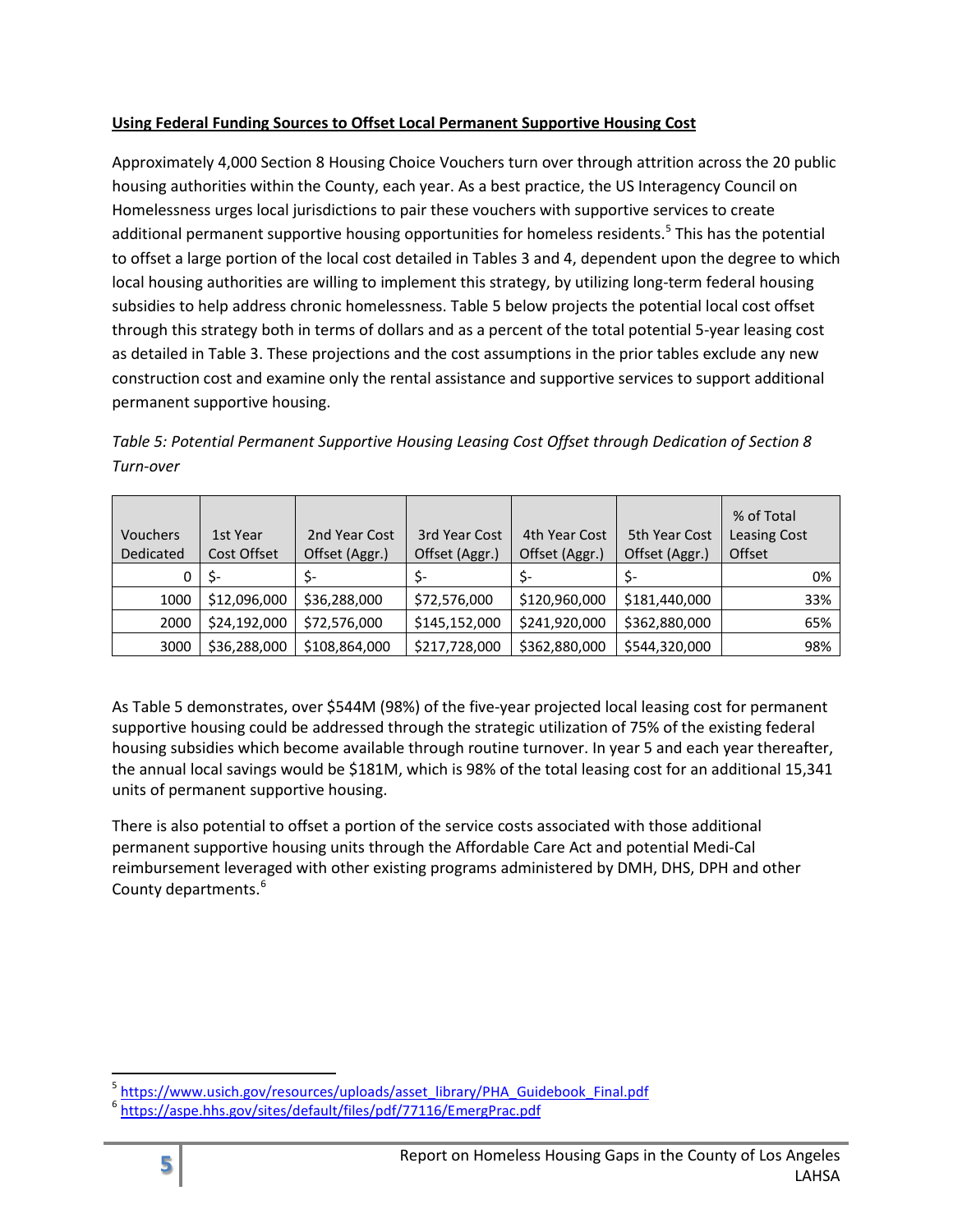| % of Supportive      | 1st Year Cost | 2nd Year Cost  | 3rd Year Cost  | 4th Year Cost  | 5th Year Cost  |
|----------------------|---------------|----------------|----------------|----------------|----------------|
| Services Cost Billed | Offset        | Offset (Aggr.) | Offset (Aggr.) | Offset (Aggr.) | Offset (Aggr.) |
| to Medi-Cal          |               |                |                |                |                |
| 0%                   |               | S-             | Ś-             | Ś-             |                |
| 10%                  | \$1,632,654   | \$4,897,961    | \$9,795,923    | \$16,326,538   | \$24,489,807   |
| 20%                  | \$3,265,308   | \$9,795,923    | \$19,591,845   | \$32,653,076   | \$48,979,614   |
| 30%                  | \$4,897,961   | \$14,693,884   | \$29,387,768   | \$48,979,614   | \$73,469,421   |

# *Table 6: Potential Permanent Supportive Housing Services Cost Offset through Medi-Cal*

Table 6 provides estimates of the cost offset of Medi-Cal billing for services provided in permanent supportive housing programs. Over a 5-year period, approximately \$24.5M in services cost projected in this model could be avoided for each 10% increment of those services that are able to be reimbursed under Medi-Cal.

## **Projected Impact and Reductions in the Point-In-Time Homeless Count**

The annual Greater Los Angeles Homeless Count provides the best tool we have to measure success in the goal of reducing and ending homelessness in Los Angeles. Concrete, substantial decreases in the point-in-time count are the end goal of the strategies proposed. Based upon historic success and utilization rates of the housing interventions, Table 7 details the potential impact to future point in time counts under this 5-year model. At the time of this report, the 2016 results are unknown. These projections assume no change in the total PIT enumeration from 2015 to 2106. With that in mind, these projections will need to be revised subsequent to the release of 2016 PIT count results.

|                 | <b>PIT 2017</b> | <b>PIT 2018</b> | <b>PIT 2019</b> | <b>PIT 2020</b> | <b>PIT 2021</b> | <b>PIT 2022</b> |
|-----------------|-----------------|-----------------|-----------------|-----------------|-----------------|-----------------|
| Decrease in PIT |                 |                 |                 |                 |                 |                 |
| Count (Aggr.)   | $-3,036$        | $-9,109$        | $-15,181$       | $-21,253$       | $-27,326$       | $-30,362$       |
| % Decrease from |                 |                 |                 |                 |                 |                 |
| 2015 PIT        | -7%             | $-21%$          | $-34%$          | $-48%$          | -62%            | -68%            |
|                 |                 |                 |                 |                 |                 |                 |
| New PIT Total   | 41,323          | 35,250          | 29,178          | 23,106          | 17,033          | 13,997          |

# *Table 7: Projected Impact on Future PIT Counts<sup>7</sup>*

The additional housing detailed in Table 2 has the potential to decrease the PIT count by about 14% each year. Those decreases have been staggered across six PIT counts because the PIT count occurs about half-way through the fiscal year.

From a systems perspective, the biggest challenges to decreasing the PIT count, aside from available housing subsidies, is the availability of affordable rental units and landlords willing to rent to individuals and families who are often perceived as financially riskier tenants. Currently, it's taking at least three months for people with long and short term subsidies alike to find a vacant unit and move in.

 $<sup>7</sup>$  Based upon 2015 PIT data, assumes no change in the rate of new homelessness</sup>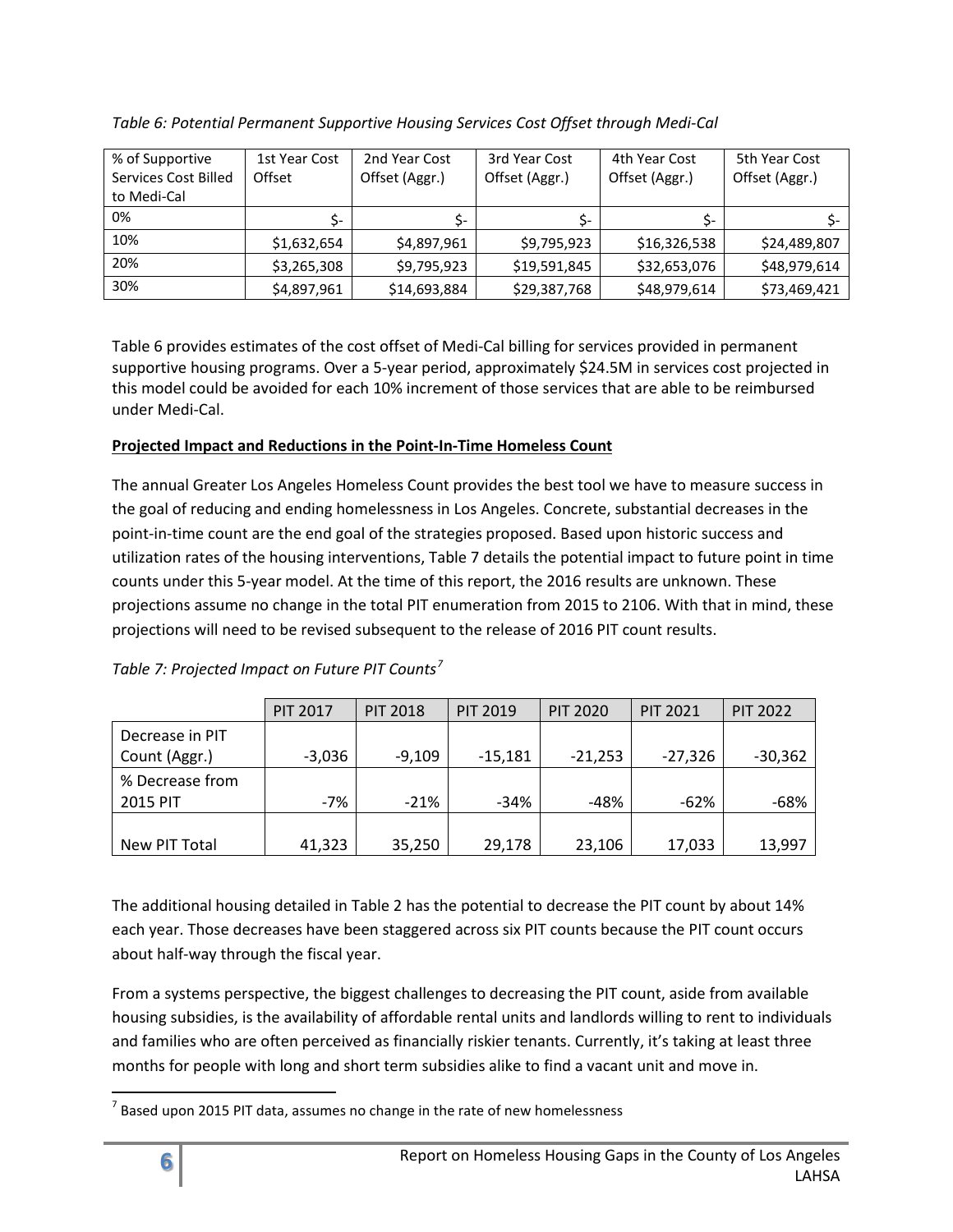Consequently, a point-in-time snapshot would capture a quarter of the annual population who become homeless each year and utilize housing subsidies, based on the assumption that they will remain homeless for an average of 3 months. This means that with all other conditions remaining equal, fully meeting the housing gaps detailed in this report would only be able to lower the PIT count below 15,000. Until the external constraint of limited affordable housing stock is addressed, this will be the optimal equilibrium.

This does not imply that LA County's PIT count is bound to this constraint. A future where 15,000 residents are homeless every day is unacceptable and should not be the end goal. A few concrete strategies to shift that equilibrium are detailed below:

- 1. Aggressive development of new affordable housing to shorten the time to move-in, and consequently shorten the length of time people are homeless
- 2. Investments in shared housing program models to mitigate tightening rental vacancy rates across the County
- 3. Greater integration of other County Programs, as detailed in the LA County strategies report, to provide benefits and services to prevent low-income households from becoming homeless, decreasing the number of households becoming homeless
- 4. Increased funding in retention services for existing permanent housing programs to minimize returns to homelessness

With the primary solutions being time-limited and long-term rental subsidies, we are going to need more places for people to live that are actually affordable. The trend has been in the opposite direction, and that has kept people homeless for longer periods of time than necessary. Under this model, every additional day that the average homeless household spends looking for an affordable apartment increases the PIT count by more than 60. Not only does this increase the PIT count, but it also increases the shelter need, because more bridge housing is needed when more homeless households are looking for housing. Although the cost models employed in this report do not consider additional development, it must be acknowledged that heavy investment in additional affordable and homeless housing development is needed in order for even this less than perfect equilibrium to be achieved.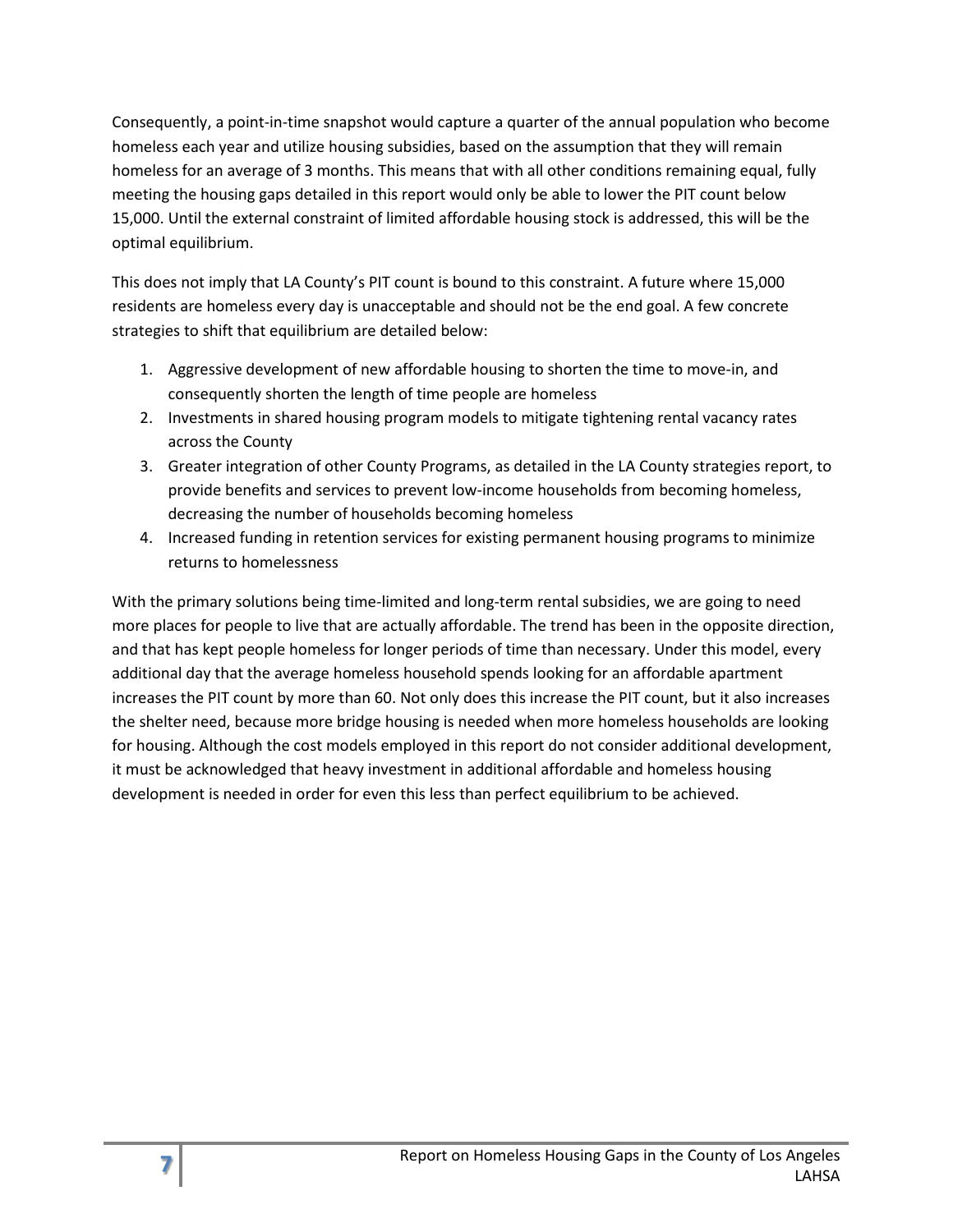#### **Appendix A: Data Sources**

#### *Annual Point-in-Time Count (PIT Count)*

A PIT count is an unduplicated count on a single night of the people in a community who are experiencing homelessness that includes both sheltered and unsheltered populations. The PIT Count is the starting point in determining the overall need and determining the proposed system inventory.

#### *Housing Inventory Chart (HIC)*

The HIC is an annual inventory of beds and units for homeless persons. The HIC is used to populate the *current inventory* portion of the gaps analysis.

#### *Homeless Management Information System (HMIS)*

The HMIS is a database structure used by local jurisdictions to collect information about homeless individuals and homeless assistance programs. For this analysis, Los Angeles, Glendale and Pasadena HMIS was used to assess length of time individuals and families access different types of housing, service utilization patterns, levels of acuity, and permanent housing turnover rates (the Long Beach Continuum of Care maintains a separate HMIS database).

#### *Annual Homeless Assessment Report (AHAR)*

The AHAR documents the annual number of people who access homeless assistance programs as documented in the HMIS, as well as the proportion of beds and units that are documented in the HIC that are also represented in the HMIS data set. This information is used to extrapolate client numbers and patterns of service utilization for those beds and units that do not report in the HMIS and to estimate an annual unduplicated count of unique individuals and families who present for services over a twelve- month period.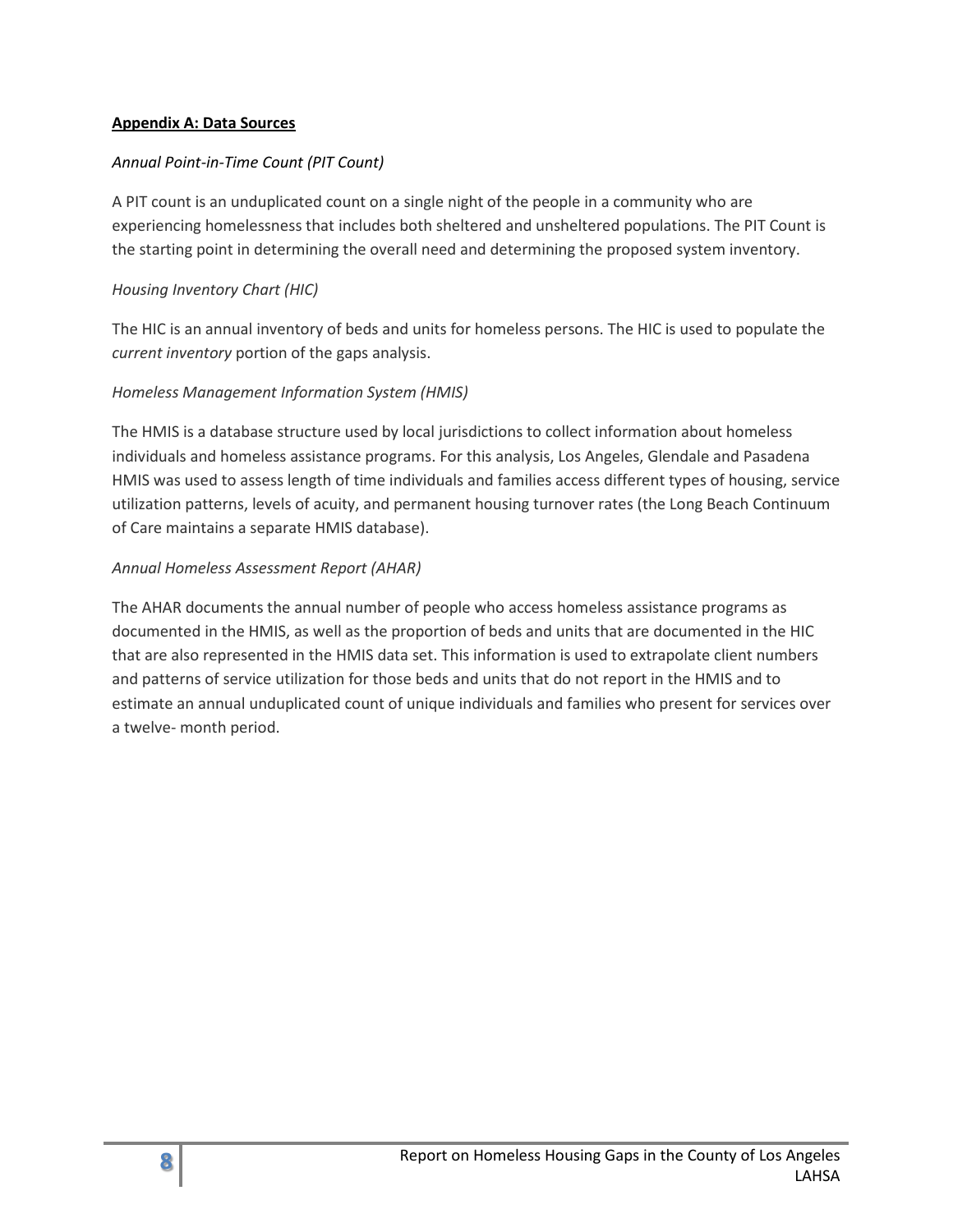#### **Appendix B: Detailed Housing Gap Methodology**

#### Permanent Supportive Housing

The Permanent Supportive Housing gap reflects the need for supportive housing options for homeless persons with disabling conditions who have often been homeless for long periods of time. The proposed system inventory takes into account:

- 1) The projected number of chronically homeless individuals and families who present at homeless assistance programs during the year and who require long-term supportive services and housing assistance (we assume that 75% of chronically homeless individuals and 100% of chronically homeless families fall into this category based upon acuity)
- 2) The portion of the current permanent supportive housing units that will remain occupied throughout the year (we assume that 85% of units for individuals and 92% of units for families do not turnover in the course of a year based upon historic data)
- 3) The number of chronically homeless individuals and families that do not present at homeless assistance programs during the year, based upon the PIT count

#### Rapid Re Housing

The Rapid Re-Housing gap reflects the need for time-limited rental assistance and supportive services, with the understanding that individuals and families will be able to stabilize in fair market housing and take over responsibility for the unit in the short to medium term. This gap assumes that the average length of assistance is 6 months, which implies that the average point-in-time "slot" will serve two households over a 12-month period. The proposed system inventory takes into account:

- 1) The projected number of chronically homeless individuals and families who present at homeless assistance programs during the year and who likely requires short to medium term supportive services and housing assistance (we assume that 25% of individuals and 0% of families fall into this category based upon acuity)
- 2) The projected number of non-chronically homeless individuals and families who present at homeless assistance programs during the year and who likely requires short-to-medium term supportive services and housing assistance (based upon historic data and acuity, we assume that 55% of individuals and 28% of families fall into this category)

#### Transitional Housing

The Transitional Housing gap reflects the need for intensive supportive services in a sheltered environment for 6-24 months. Best practices suggest that this type of housing can be effective for households fleeing domestic violence, transition age youth (18-24 year olds), and individuals with intense substance abuse challenges. The proposed system inventory takes into account the projected number of non-chronically homeless individuals and families who present at homeless assistance programs during the year and require this type of housing support (we assume that 10% of the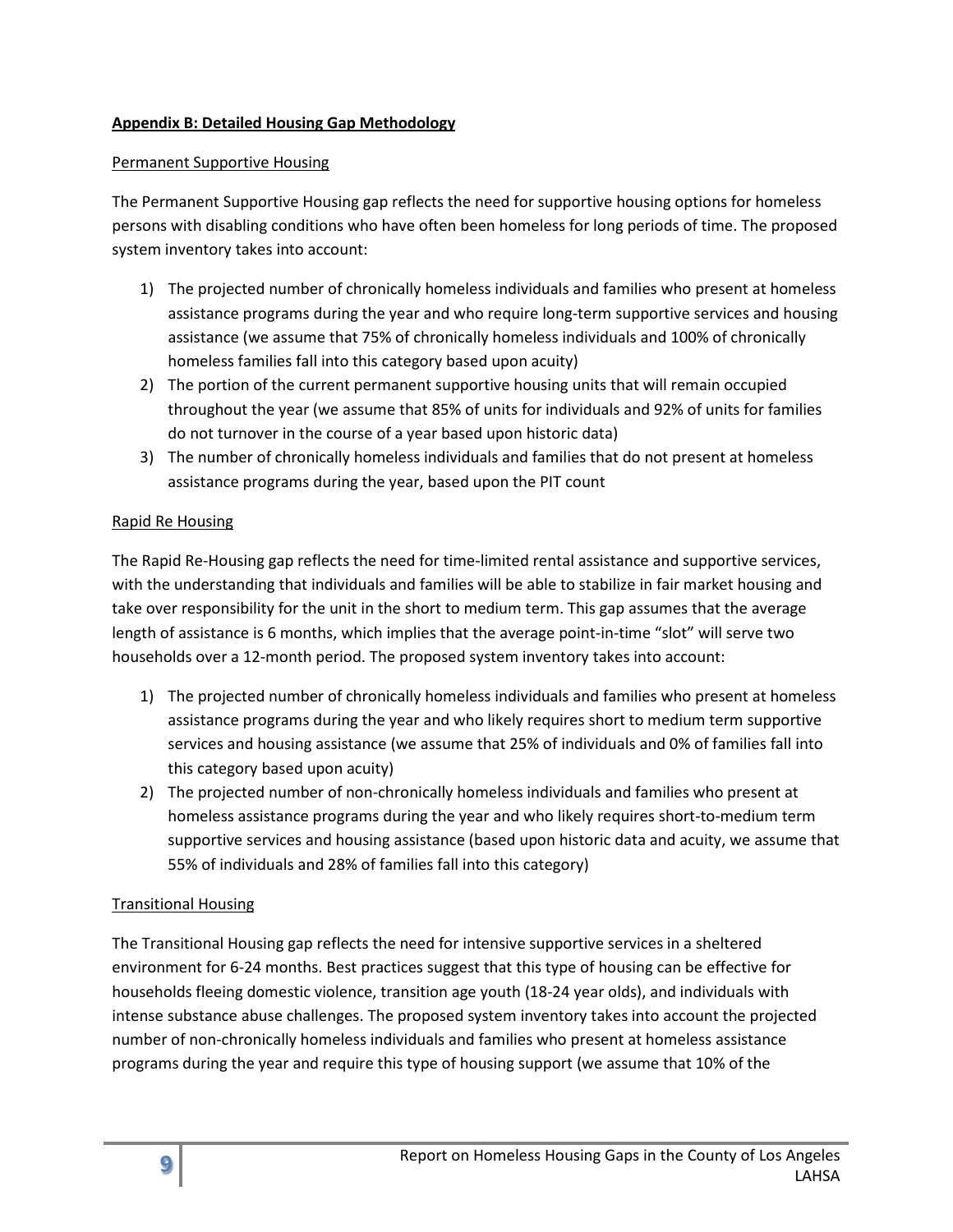individual population and 16% of the family population fall into this category based upon historic data and acuity).

## Emergency Shelter

The Emergency Shelter gap reflects the need for crisis shelter for individuals experiencing temporary housing instability, and for some, a longer stay while they search for a market rate unit or wait for a specific project-based supportive housing unit to become available. The proposed system inventory is designed to cover:

- 1) The projected number of non-chronically homeless individuals and families *who present at homeless assistance programs during the year* and who only need shelter while they resolve their own housing crisis; on average, these households stay in shelter for about one month (we assume that 30% of individuals and 26% of families fall into this category based upon historic data and acuity)
- 2) The projected number of homeless individuals and families who, over the course of the year, will need shelter temporarily while they are in the process of identifying a unit in rapid rehousing or permanent supportive housing programs; on average, these households stay in shelter for about three months
- 3) The projected number of homeless individuals and families who, over the course of the year, will need shelter temporarily while they are in the process of identifying a unit in a transitional housing program as detailed above; on average, these households stay in shelter for about two months

*Note: The shelter gap assumes that the permanent supportive housing and rapid re-housing gaps have already been met. This is the amount of shelter required for on-going support of the remainder of the system and addresses annual in-flow into the homeless system. In the absence of those permanent housing options, additional shelter would be needed to prevent increases in the unsheltered population. Further, large scale implementation of additional permanent housing will require a temporary increase in shelter to provide the additional bridge housing required to facilitate move-in, as described in Table 4. The proposed system inventory reflects a "steady-state" need for shelter need in a County-Wide system.*

#### Prevention

The Prevention gap reflects the need for one-time financial assistance to individuals and families who, but for this assistance, will most likely become homeless. The proposed system inventory takes into account the projected number of non-chronically homeless individuals and families who present at homeless assistance programs during the year and require this type of housing support; in most cases, this support will only last for one month (we assume that 5% of individuals and 30% of families fall into this category based upon historic data and acuity).